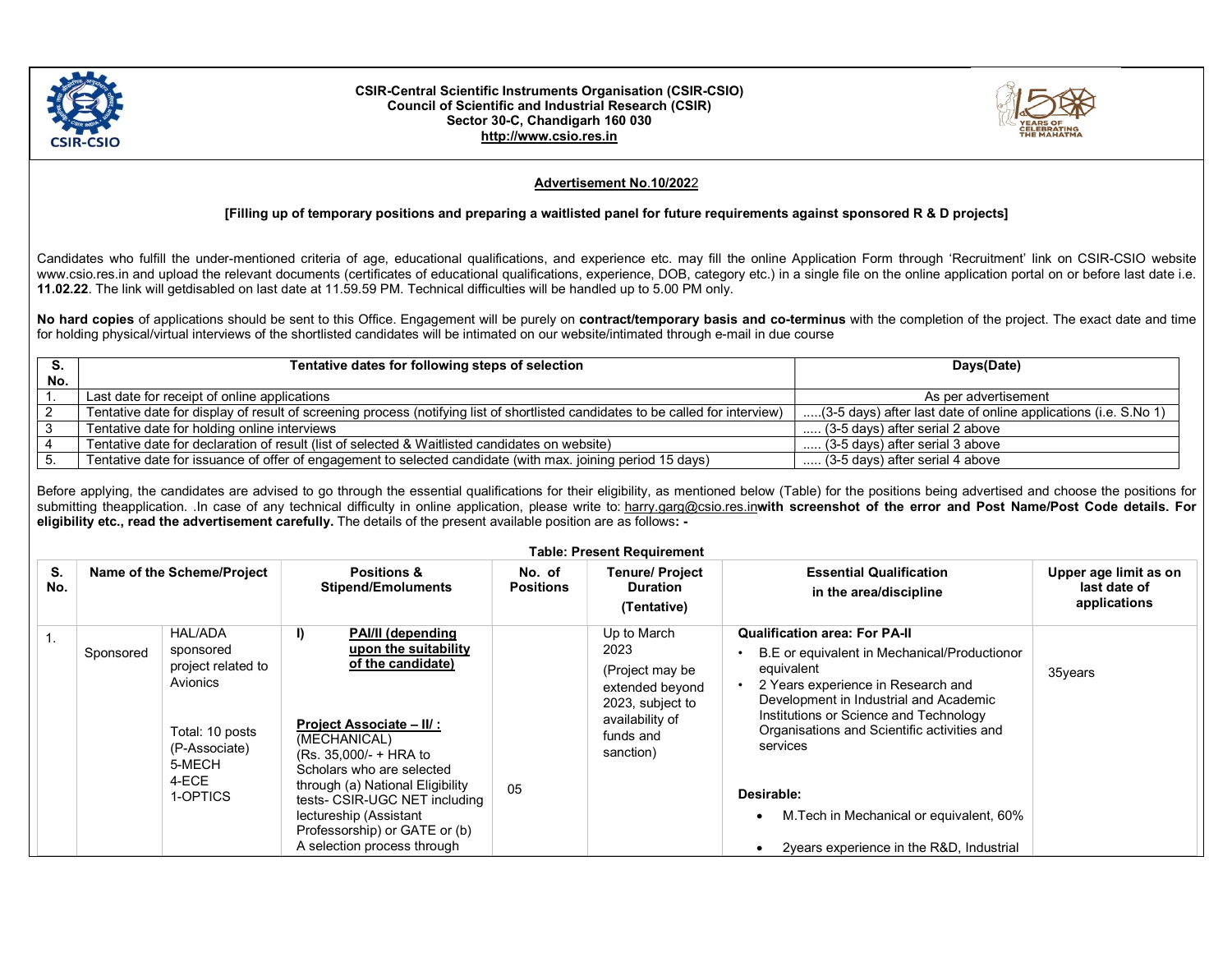| National level examination<br>conducted by Central<br>Government Departments and<br>their agencies and institutions.<br>28000/- + HRA for others who<br>do not fall under (i) above.<br><b>OR</b><br>. Project Associate –I :<br>(MECHANICAL)<br>(Rs. 31,000/- + HRA to<br>Scholars who are selected<br>through (a) National Eligibility<br>tests- CSIR-UGC NET including<br>lectureship (Assistant<br>Professorship) or GATE or (b)<br>A selection process through |    | etc<br>Experience in design and development<br>$\bullet$<br>ofOpto-mechanical systems in<br>Avionics/equivalent are preferred.<br>Experience in Design & Fabrication of<br>$\bullet$<br>components & Integration is required<br><b>Qualification area: For PA-I</b><br><b>Qualification area:</b><br>B.E or equivalent in Mechanical/Production,<br>equivalent<br>Desirable:<br>Experience in design and development<br>$\bullet$ |         |
|---------------------------------------------------------------------------------------------------------------------------------------------------------------------------------------------------------------------------------------------------------------------------------------------------------------------------------------------------------------------------------------------------------------------------------------------------------------------|----|-----------------------------------------------------------------------------------------------------------------------------------------------------------------------------------------------------------------------------------------------------------------------------------------------------------------------------------------------------------------------------------------------------------------------------------|---------|
| National level examination<br>conducted by Central<br>Government Departments and<br>their agencies and institutions.<br>25000/- + HRA for others who<br>do not fall under (i) above.<br>If suitable candidates for PA-II<br>is not available, then<br>recruitment will be considered<br>for PA-I position or vice-versa                                                                                                                                             |    | ofOpto-mechanical<br>systems<br>in<br>Avionics/equivalent<br>are<br>preferred.<br>Experience in Design & Fabrication of<br>components & Integration is required                                                                                                                                                                                                                                                                   |         |
| II: . PAI/II (depending upon<br>the suitability of the<br>candidate<br><b>Project Associate – II:</b><br>(ELECTRONICS)<br>(Rs. 35,000/- + HRA to<br>Scholars who are selected<br>through (a) National Eligibility<br>tests- CSIR-UGC NET including<br>lectureship (Assistant<br>Professorship) or GATE or (b)<br>A selection process through<br>National level examination<br>conducted by Central                                                                  | 04 | <b>Qualification area: For PA-II</b><br><b>Qualification area:</b><br>B.E or equivalent in<br>ELECTRONICS/INSTRUMENTATION<br>equivalent<br>2 Years experience in Research and<br>$\bullet$<br>Development in Industrial and Academic<br>Institutions or Science and Technology<br>Organisations and Scientific activities and                                                                                                     | 35years |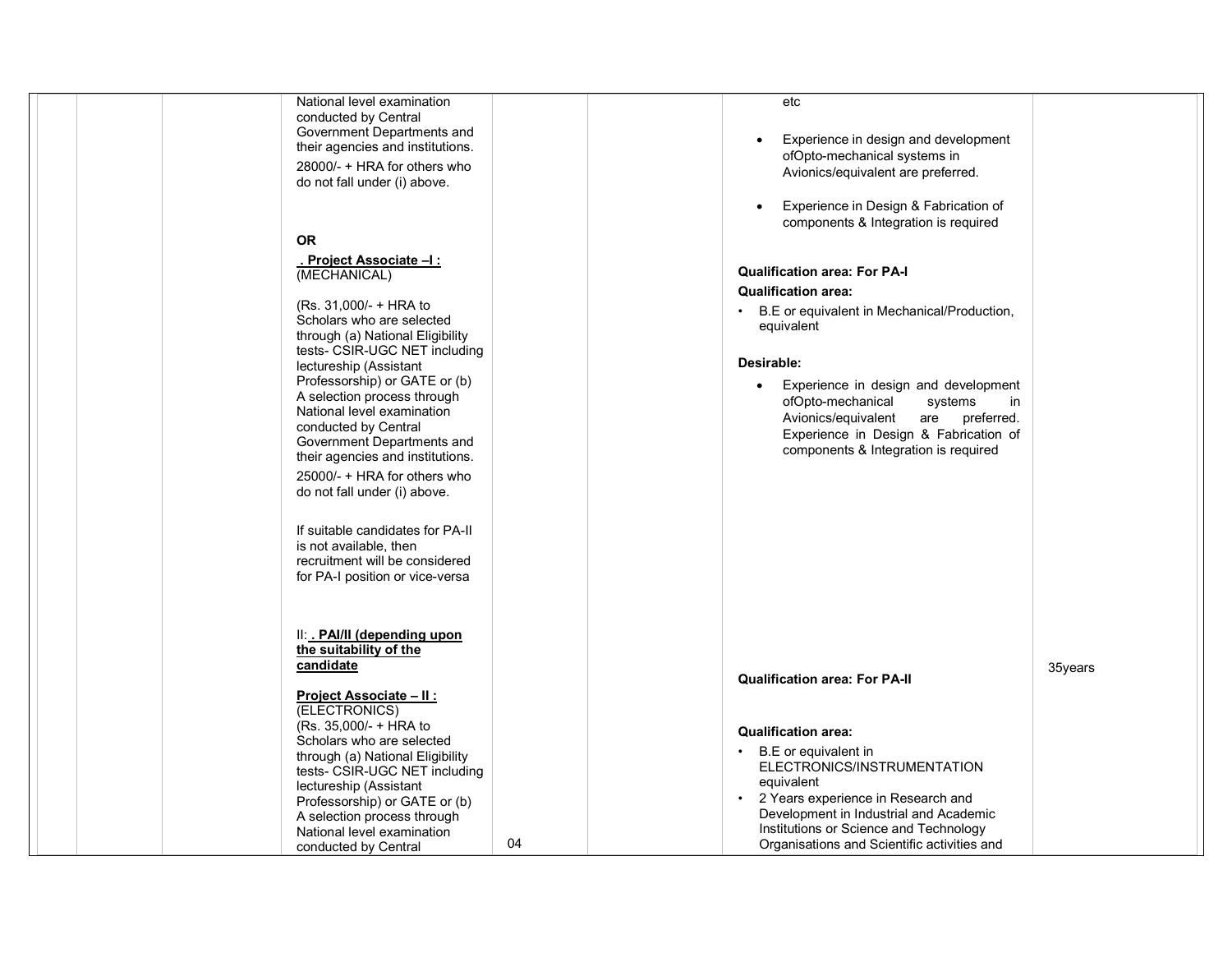| Government Departments and<br>their agencies and institutions.<br>28000/- + HRA for others who<br>do not fall under (i) above.<br>OR<br>. Project Associate –I :<br>(ELECTRONICS)<br>(Rs. 31,000/- + HRA to<br>Scholars who are selected<br>through (a) National Eligibility<br>tests- CSIR-UGC NET including<br>lectureship (Assistant<br>Professorship) or GATE or (b)<br>A selection process through<br>National level examination<br>conducted by Central<br>Government Departments and<br>their agencies and institutions.<br>25000/- + HRA for others who<br>do not fall under (i) above.<br>If suitable candidates for PA-II<br>is not available, then<br>recruitment will be considered<br>for PA-I position | services<br>Desirable:<br>M.Tech in ELECTRONICS or equivalent,<br>$\bullet$<br>60%<br>2years experience in the R&D, Industrial<br>$\bullet$<br>etc<br>Experience in design and development<br>$\bullet$<br>of Electronics systems in<br>Avionics/equivalent are preferred.<br>Experience in Design & Fabrication of<br>components & Integration is required<br><b>Qualification area: For PA-I</b><br><b>Qualification area:</b><br>• B.E or equivalent in<br>ELECTRONICS/INSTRUMENTATION,<br>equivalent<br><b>Desirable</b><br>Experience in design and development<br>of Electronics systems in<br>Avionics/equivalent are preferred.<br>Experience in Design & Fabrication of<br>components & Integration is required | 35years |
|----------------------------------------------------------------------------------------------------------------------------------------------------------------------------------------------------------------------------------------------------------------------------------------------------------------------------------------------------------------------------------------------------------------------------------------------------------------------------------------------------------------------------------------------------------------------------------------------------------------------------------------------------------------------------------------------------------------------|--------------------------------------------------------------------------------------------------------------------------------------------------------------------------------------------------------------------------------------------------------------------------------------------------------------------------------------------------------------------------------------------------------------------------------------------------------------------------------------------------------------------------------------------------------------------------------------------------------------------------------------------------------------------------------------------------------------------------|---------|
| Ш.<br>PAI/II (depending upon the<br>suitability of the<br>candidateProject Associate-<br>正                                                                                                                                                                                                                                                                                                                                                                                                                                                                                                                                                                                                                           | <b>Qualification area: For PA-II</b>                                                                                                                                                                                                                                                                                                                                                                                                                                                                                                                                                                                                                                                                                     | 35years |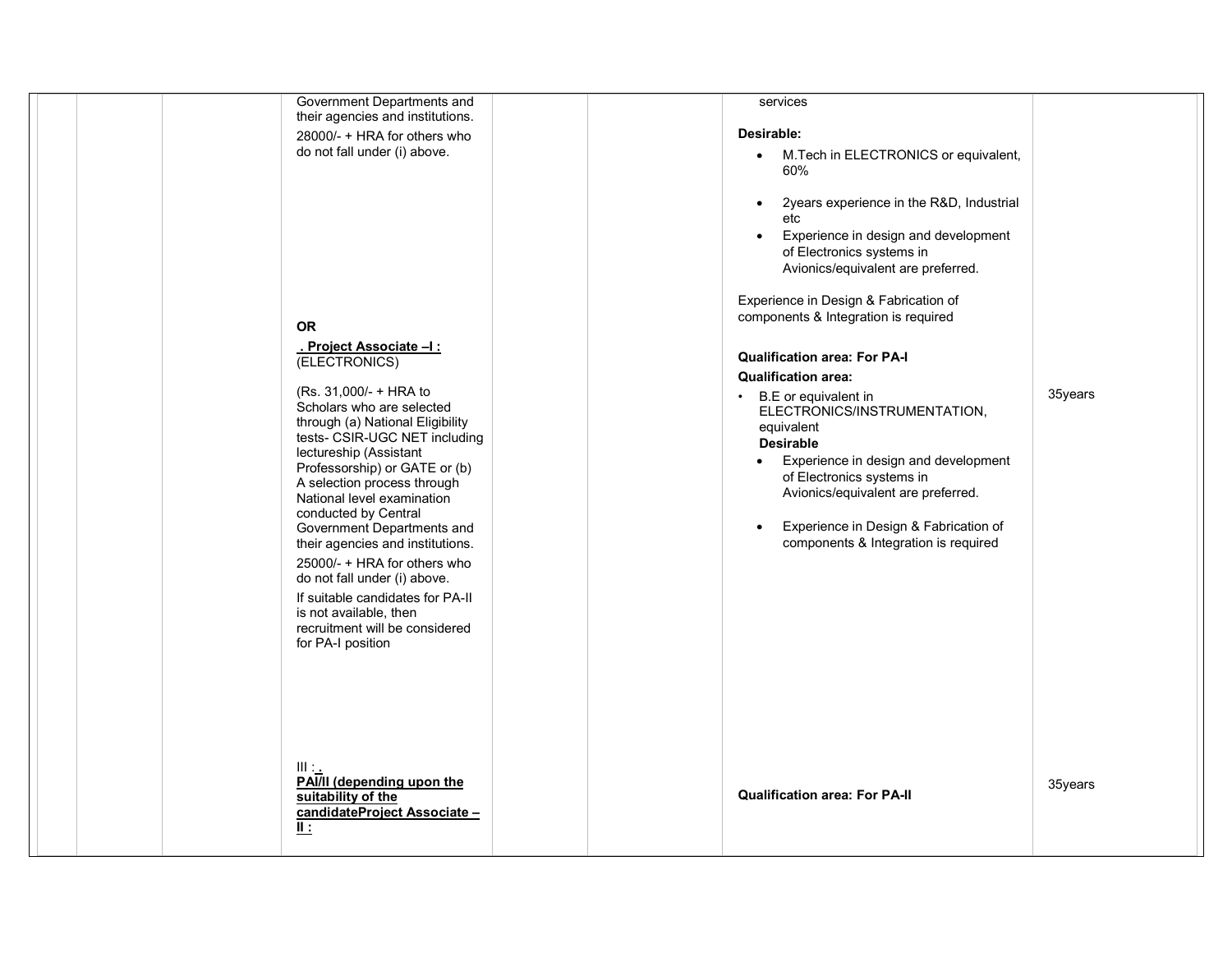|     |                              | (OPTICS/PHYSICS)<br>(Rs. 35,000/- + HRA to<br>Scholars who are selected<br>through (a) National Eligibility<br>tests- CSIR-UGC NET including<br>lectureship (Assistant<br>Professorship) or GATE or (b)<br>A selection process through<br>National level examination<br>conducted by Central<br>Government Departments and<br>their agencies and institutions.<br>28000/- + HRA for others who<br>do not fall under (i) above.                                                                                                                                                      | 01 | B.E<br>(Optical<br>Engineering<br>or<br>equivalent)M. Science<br>(Msc)<br>or<br>equivalent in Optics/Optical stream or<br>Physics or<br>equivalent to Optics<br>area(Lens design)<br>(Candidates having Post Graduation in<br>Opto-electronics/Optics, but graduation<br>other than optics will be considered)<br>2 Years experience in Research and<br>Development in Industrial and Academic<br>Institutions or Science and Technology<br>Organisations and Scientific activities and<br>services |          |
|-----|------------------------------|-------------------------------------------------------------------------------------------------------------------------------------------------------------------------------------------------------------------------------------------------------------------------------------------------------------------------------------------------------------------------------------------------------------------------------------------------------------------------------------------------------------------------------------------------------------------------------------|----|-----------------------------------------------------------------------------------------------------------------------------------------------------------------------------------------------------------------------------------------------------------------------------------------------------------------------------------------------------------------------------------------------------------------------------------------------------------------------------------------------------|----------|
|     |                              | <b>OR</b><br>. Project Associate -I:<br>(OPTICS)<br>(Rs. 31,000/- + HRA to<br>Scholars who are selected<br>through (a) National Eligibility<br>tests- CSIR-UGC NET including<br>lectureship (Assistant<br>Professorship) or GATE or (b)<br>A selection process through<br>National level examination<br>conducted by Central<br>Government Departments and<br>their agencies and institutions.<br>25000/- + HRA for others who<br>do not fall under (i) above.<br>If suitable candidates for PA-II<br>is not available, then<br>recruitment will be considered<br>for PA-I position |    | Desirable:<br>M. Tech in opto-electronics, optics or<br>$\bullet$<br>equivalent 60%<br>2 years experience in the optical<br>$\bullet$<br>design.<br>Experience in design and development<br>of Optical systems/equivalent are<br>preferred.<br>Experience in Fabrication of lenses,<br>optical components & Integration with<br>displaydevices<br>electronics<br>paper<br>devices, etc.                                                                                                             | 35years  |
| 2.0 | Project Assistant<br>03 post | . Project Assistant:<br>(Mechanical)<br>(Rs. 20,000/- + HRA)                                                                                                                                                                                                                                                                                                                                                                                                                                                                                                                        | 03 | Qualification area: For Project Assistant.<br>Diploma in Mechanical/ Mechatronics                                                                                                                                                                                                                                                                                                                                                                                                                   | 50 years |